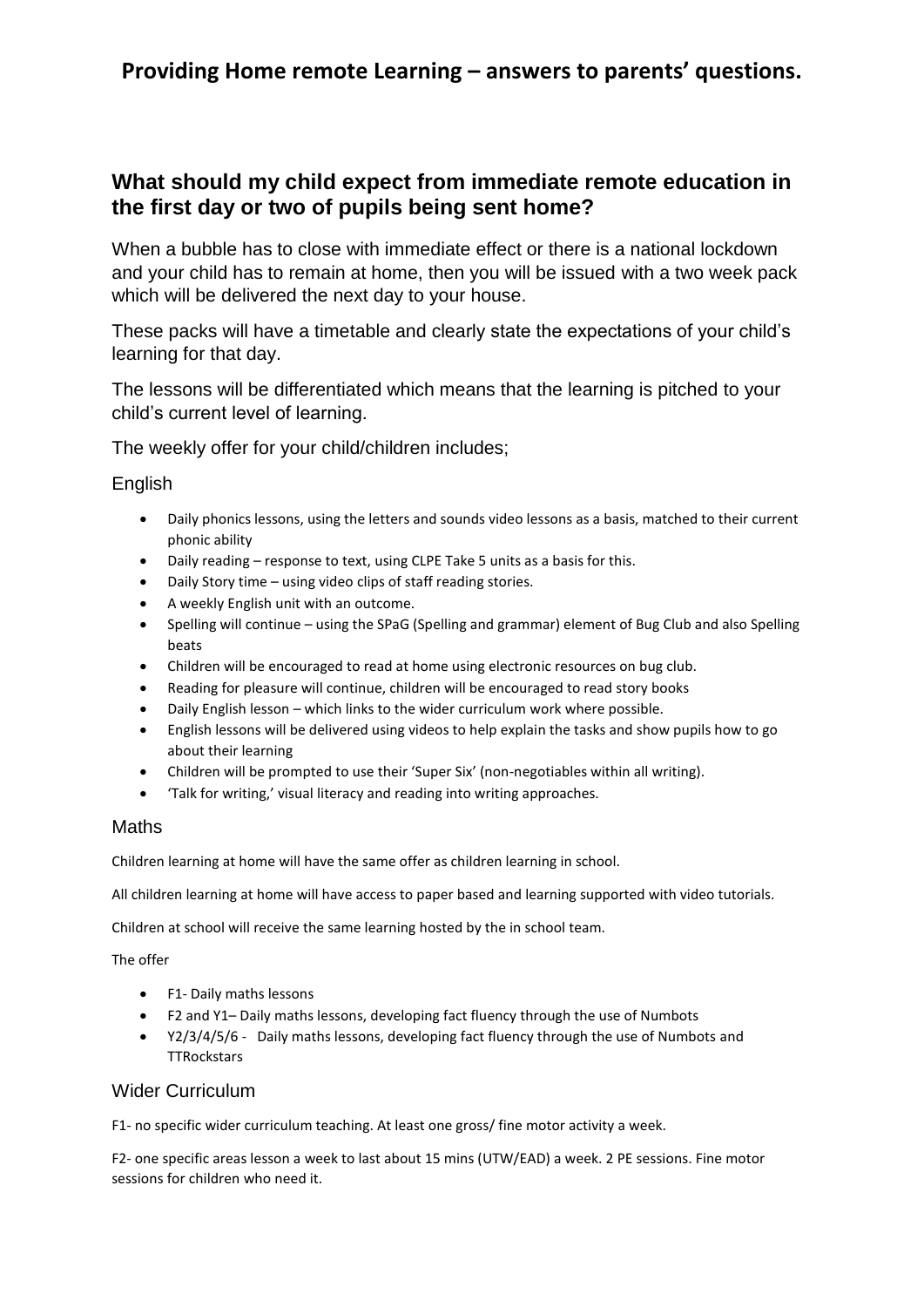Y1/Y2- 3 wider curriculum lessons a week and 2 PE lessons (Wed and Friday). Lessons to last about 15-30 mins.

Y3/4/5/6 - 3 wider curriculum lessons a week and 2 PE lessons(Wed and Friday). Lessons to last about 20-40 mins.

RE and E-Safety will be taught through phase assemblies which will run on a weekly basis- Wednesdays.

#### **Following the first few days of remote education, will my child be taught broadly the same curriculum as they would if they were in school?**

We teach the same curriculum remotely as we do in school wherever possible and appropriate. However, we have needed to make some adaptations in some subjects.

For example, in Art we may have planned to use the medium of clay or collage but due to remote learning for the majority of children changed this to pencil sketching due to allocation of resources or in P.E, the lessons at home will be different due to spaces and resources available.

# **Remote teaching and study time each day**

#### **How long can I expect work set by the school to take my child each day?**

We expect that remote education (including remote teaching and independent work) will take pupils broadly the following number of hours each day:

| <b>FS</b>   | 2 hours per day |
|-------------|-----------------|
| Key Stage 1 | 3 hours per day |
| Key Stage 2 | 4 hours per day |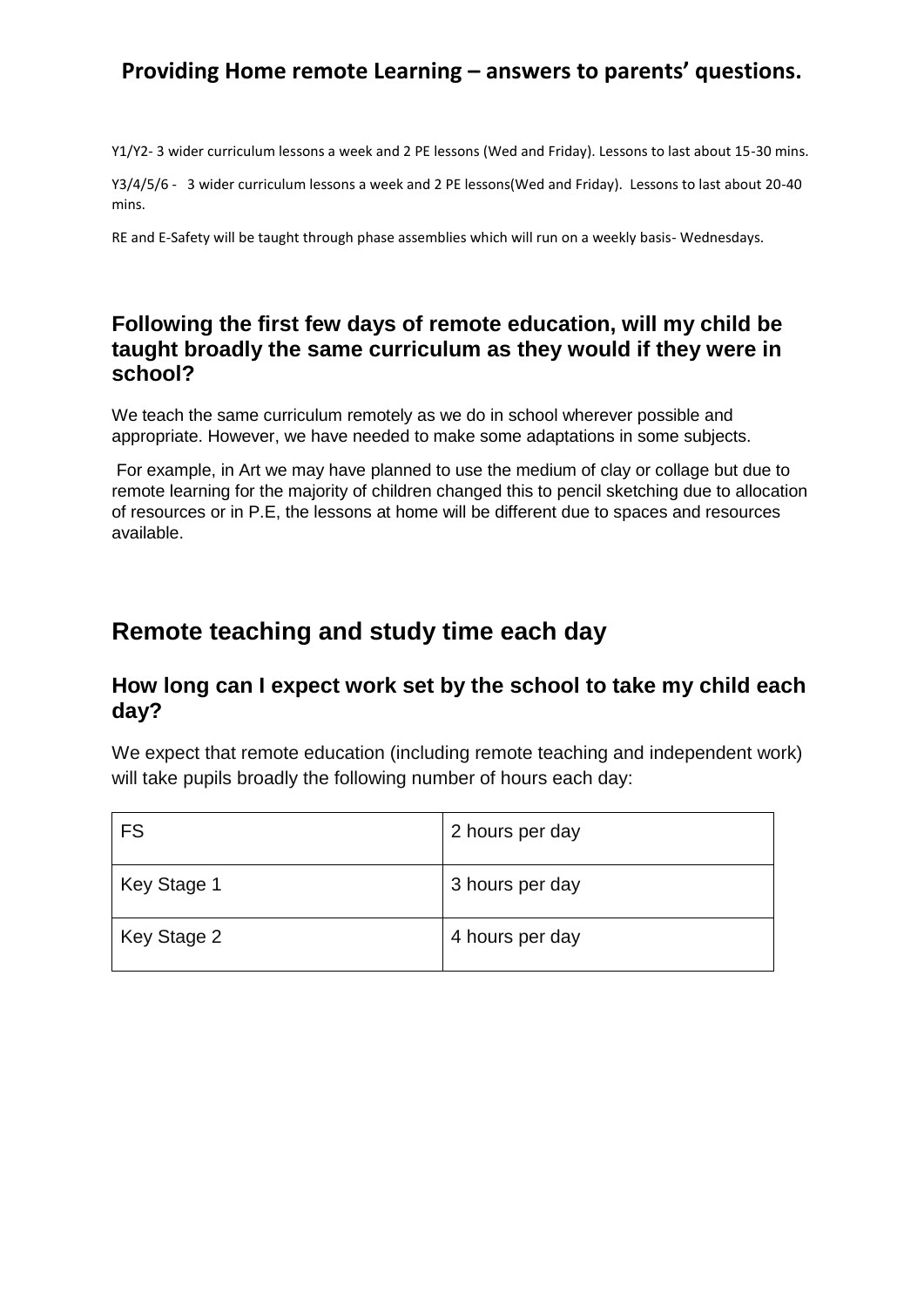# **Accessing remote education**

#### **How will my child access any online remote education you are providing?**

- The following learning platforms will be used with your children.
- They will all have been given their own personal log in and password for each of these. Please contact your child's class teacher if your child loses their personal information – we will issue them with new ones straight away.



 Seesaw – Visit your child's 'Virtual Classroom.' Videos, lessons, activities and individual feedback can all be accessed by your child.



 Timetables Rockstars (TTRS) is a fun, interactive program to support your child with their timetables.



 Numbots I also a fun interactive program that supports your child with their basic number bonds.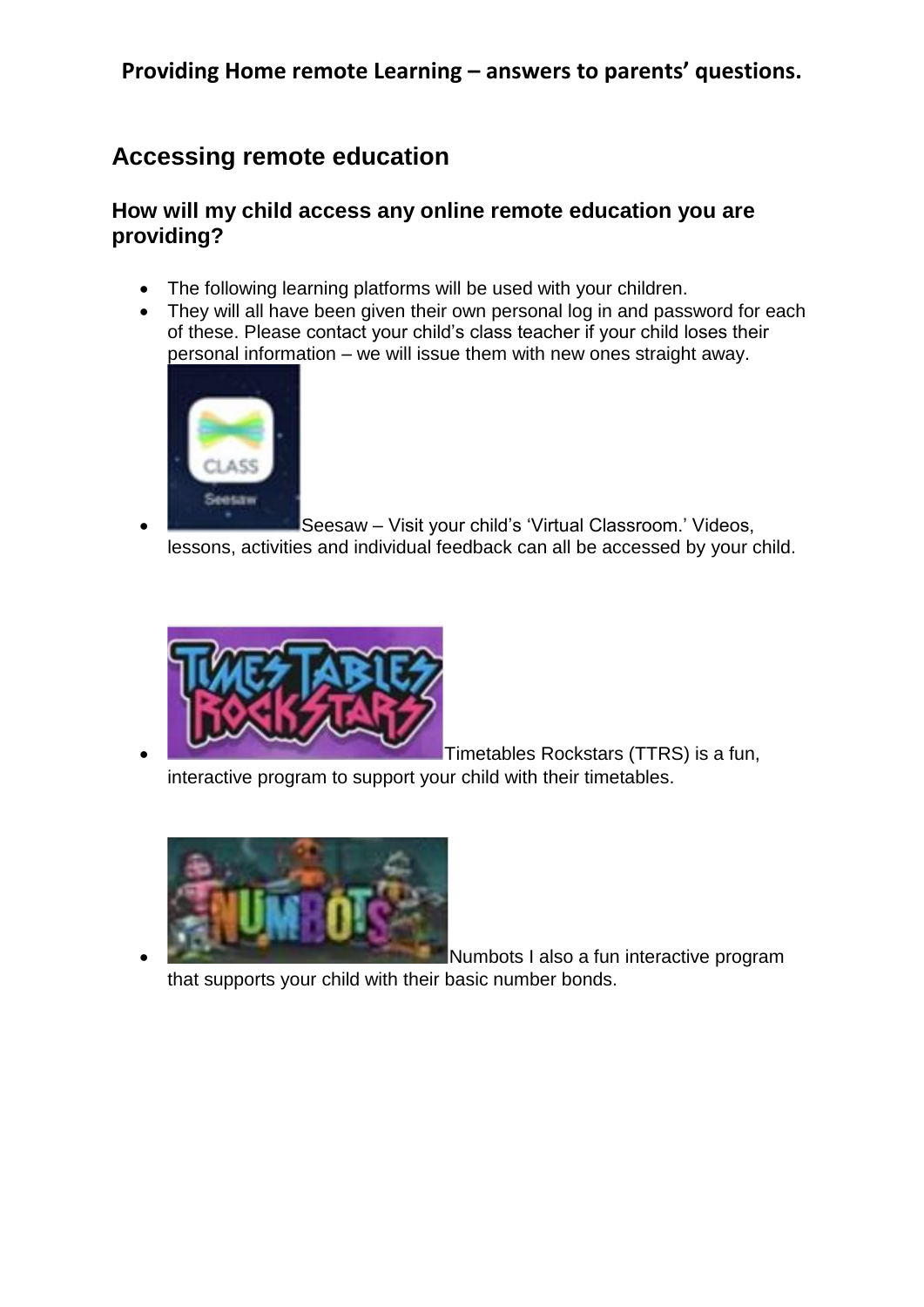

 Bug Club has a host of reading books and activities for your child to immerse themselves in at whatever level their reading is at.



Spelling Beats supports your child in improving

their spelling at their level.

### **If my child does not have digital or online access at home, how will you support them to access remote education?**

We are in the process of lending out various IT devices. In our weekly calls we will ask about your current situation regarding devices and access to the internet.

We can support with issuing hubs for the internet and look to lend out devices initially to families who have none at all and then once this has been covered we will issue devices to larger families who may be sharing one device.

### **How will my child be taught remotely?**

- recorded teaching (e.g. Oak National Academy lessons, video/audio recordings made by teachers)
- printed paper packs produced by teachers (e.g. workbooks, worksheets)
- textbooks and reading books pupils have at home
- commercially available websites supporting the teaching of specific subjects or areas, including video clips or sequences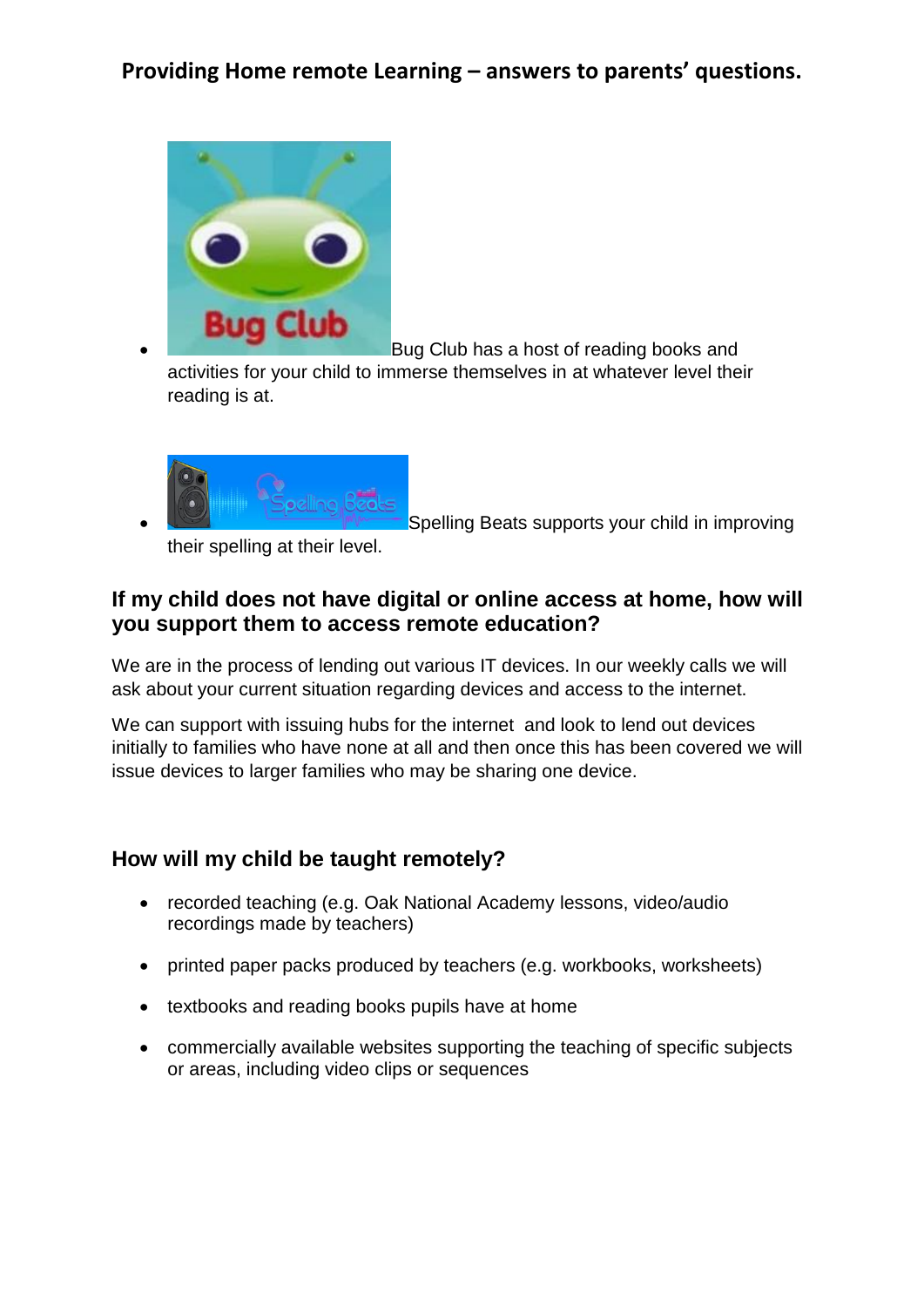# **Engagement and feedback**

#### **What are your expectations for my child's engagement and the support that we as parents and carers should provide at home?**

- Each child will receive a timetable setting out the expectations and the remote learning platforms form an integral part of this.
- They will receive regular feedback on Seesaw.
- As parents please support them to access seesaw daily, and the other platforms listed above- 3 times per week.

### **How will you check whether my child is engaging with their work and how will I be informed if there are concerns?**

- Staff will check pupils' engagement with remote education on a daily basis
- If engagement is a concern, we will initially make an additional phone call and follow this up with a home visit. If there is still lack of engagement, the Head teacher will contact you by letter.

#### **How will you assess my child's work and progress?**

- Daily feedback will be issued on the seesaw app and this takes many forms. From a basic 'like', to marking work right or wrong, to giving bespoke written feedback.
- Any parents having trouble accessing the on-line programs can hand their paper packs back to staff on their home visits. These will be marked and returned at a subsequent visit.

# **Additional support for pupils with particular needs**

### **How will you work with me to help my child who needs additional support from adults at home to access remote education?**

- Children with additional needs will receive learning bespoke booklets that cover their personal targets as well as ensure that they are learning the same areas as their peers.
- Additional phone calls and home visits will be made by the SENDCo
- There will be 'family learning' videos presented on seesaw to help support parents with their child's home learning.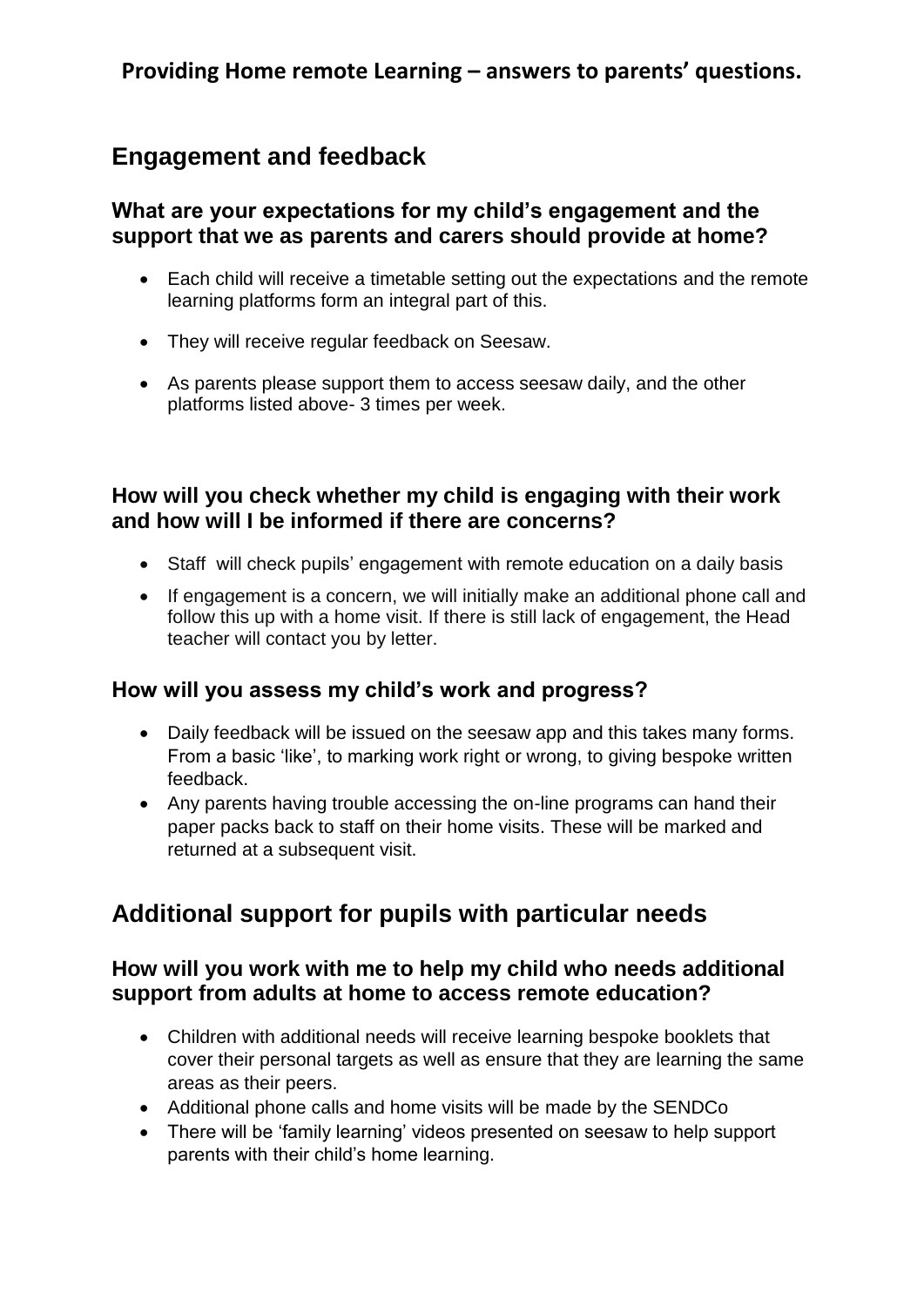# **Remote education for self-isolating pupils**

#### **Home Learning Expectations – in case of a child isolating**

When a child has to isolate, short term, because they are awaiting a test result, the first day they will access there one day activities from their **reading folder**. Another two day pack (Short Term) will follow to take the child up until the test result is completed.

#### KS 2 - Short learning pack

- English activities linked to the child's reading book (Character description and book review)
- Maths activities CHIPS challenges or SUMMS sessions, arithmetic questions, end of block assessments
- Phonic activities relevant to the child's phonic phase (if the pupil is in a phonic teaching group)
- PE challenges
- Music song lyrics for the class song
- Art linked to the child's reading book
- On-going online learning (see details on Day 1 home learning sheet)

#### KS 1 Short learning pack

- English themed booklet
- Maths activities CHIPS challenges or SUMMS sessions, arithmetic questions, end of block assessments
- Phonic activities relevant to the pupil's phonic phase
- Discrete wider curriculum activities (this may include science, art, PE)
- On-going online learning (see details on Day 1 home learning sheet)

#### **FS Short learning pack**

- A booklet themed around a rhyme - including activities linked to the FS curriculum

#### KS 2 long learning pack

Booklets will have covers on and be appropriate to the pupil's needs.

Booklets are organised as a daily sequence of learning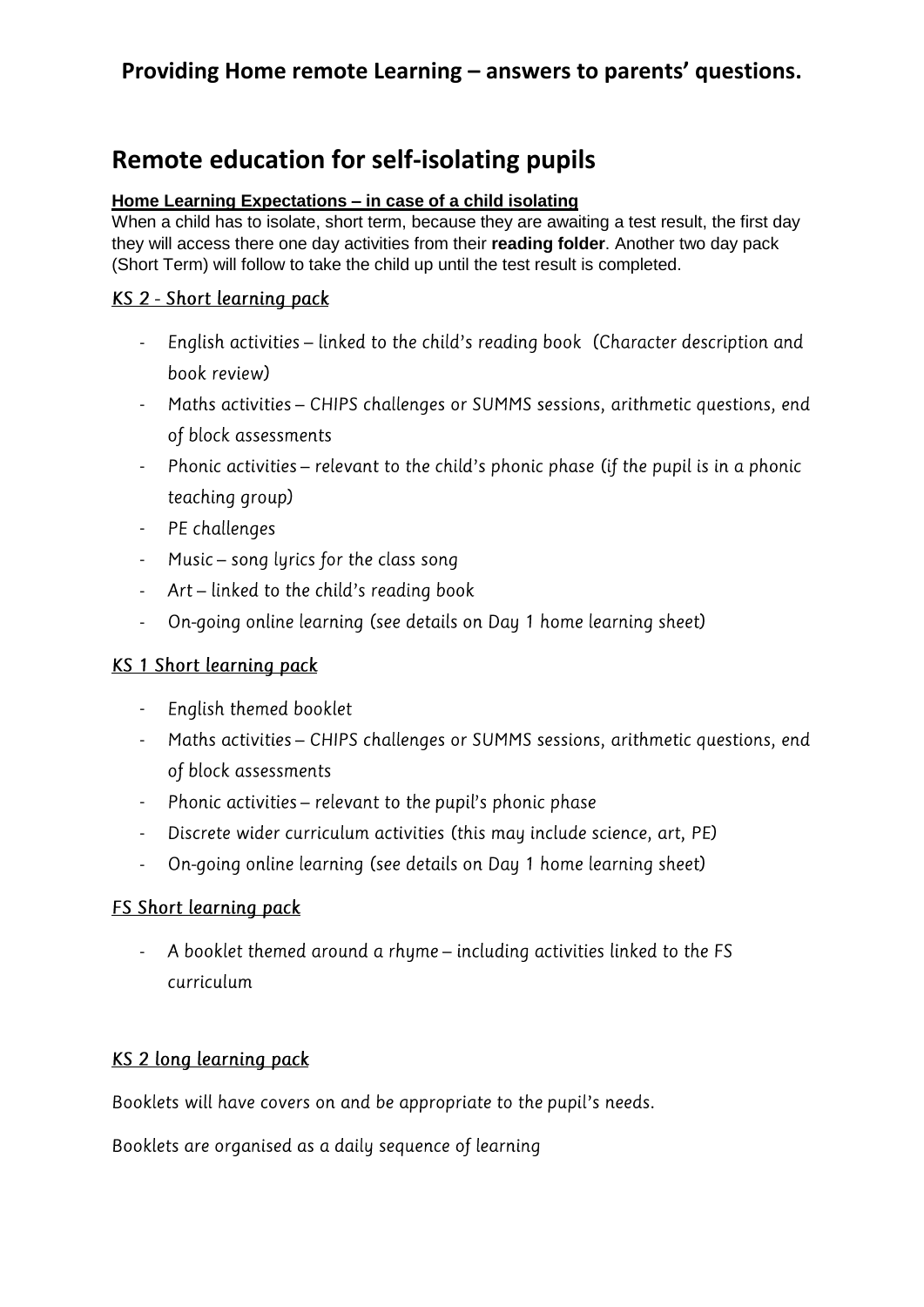- English - related to a text (a known text - this can be fiction, non-fiction or poetry.) A copy of the text will be issued or referenced as to an online version – if the pupil has access to the internet)
- Maths to reflect the current in class learning -
- Spellings 5 days of spelling activities linked to the current term's statutory word lists
- Phonics relevant learning activities linked to their current phonic phase (if the pupil is in a phonic teaching group)
- Wider Curriculum learning this may link to the project coverage, discrete learning or link to the text. It will reference skills already taught - to consolidate. This should cover a range of curriculum subjects.
- Specific resources required to complete activities (for example lollipop sticks to make puppets etc)
- On-going online learning (see details on Day 1 home learning sheet) -

#### KS 1 long learning pack

Booklets will have covers on and be appropriate to the pupil's needs.

Each booklet is organised as a daily sequence of learning.

- English themed English work related to a text (a known text this can be fiction non-fiction or poetry. A copy of the text will be issued or referenced to an online version - if the pupil has access to the internet.
- Maths to reflect the current in class learning.
- Spellings some spelling activities linked to the current term's common exception word lists.
- Phonics activities to reflect the current in class learning relevant to the pupil's phonic phase.
- Wider Curriculum learning this may link to the project coverage, discrete learning or link to the text. It may reference skills and content already taught to help consolidate learning.
	- This should cover a range of curriculum subjects.
- Specific resources required to complete activities (for example lollipop sticks to make puppets etc)
- On-going online learning (see details on Day 1 home learning sheet) -